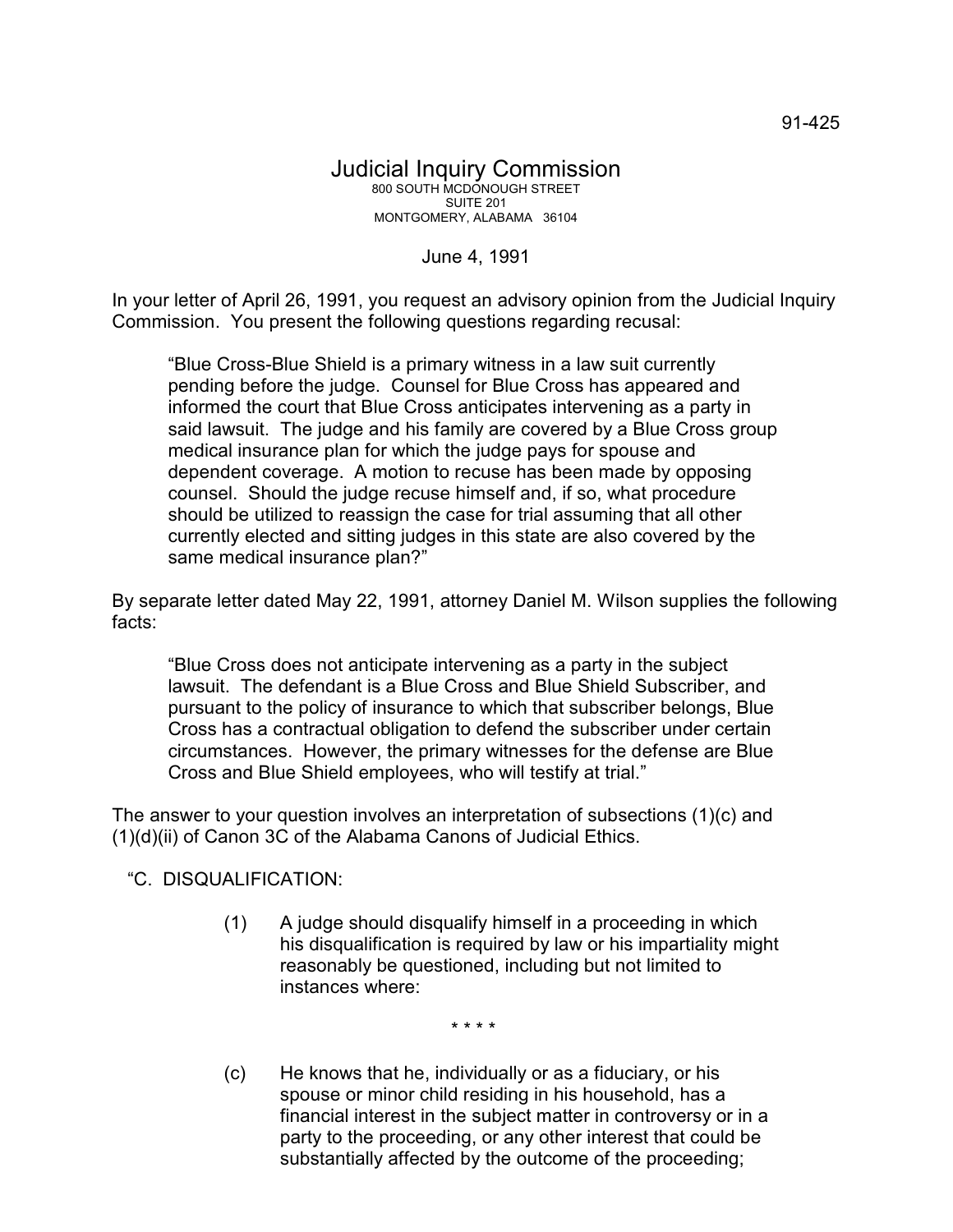91-425 Page 2

> (d) He or his spouse, or a person within the fourth degree of relationship to either of them, or the spouse of such a person:

> > \* \* \* \*

(ii) Is known by the judge to have an interest that could be substantially affected by the outcome of the proceeding."

It is the opinion of the Commission that the mere fact that the judge and his family are subscribers to and are insured by Blue Cross-Blue Shield Insurance Company does not constitute a basis for the judge's recusal where Blue Cross is either a witness or a party to a case pending before the judge. A judge need not disqualify him/her self from a case involving an insurance company where the judge has a policy with that company. Ownership of an insurance policy does not generally constitute a financial interest in the subject matter in controversy as defined by Canon 3C(3)(c). See Advisory Opinion 76- 4 ("It is our opinion that your ownership of a life insurance policy in an entity which is a party to litigation before you does not dictate that you should disqualify yourself unless 'the outcome of the proceeding could substantially affect the value' of your interest. See Canon 3C(3)(c)(iii).")

In this case, the judge's interest should not be considered as a "financial interest" within the meaning of that term as it is employed in Canon 3C(3)(c). It has been recognized that such an interest is not a "financial interest" and is not "substantial".

"We do not believe, however, that such an interest can properly be considered a 'financial interest' within the meaning of that term as it is used in The Code of Judicial Conduct. The interest is analogous to 'the proprietary interest of a policy holder in a mutual insurance company, of a depositor in a mutual savings association, or a similar proprietary interest,' which Canon 3C(3)(iii) states 'is a "financial interest" in the organization only if the outcome of the proceeding could substantially affect the value of the interest.'"

"Moreover .... we do not believe that, even if it could be said that the interest of any of the judges in the subject matter of the case in question is a 'financial interest' within the meaning of the Canons, it should be regarded as substantial, or that the impartially of any of the judges might reasonably be questioned."

Advisory Opinion No. 26, Advisory Panel on Financial Disclosure Reports and Judicial Activities of the Judicial Conference of the United States.